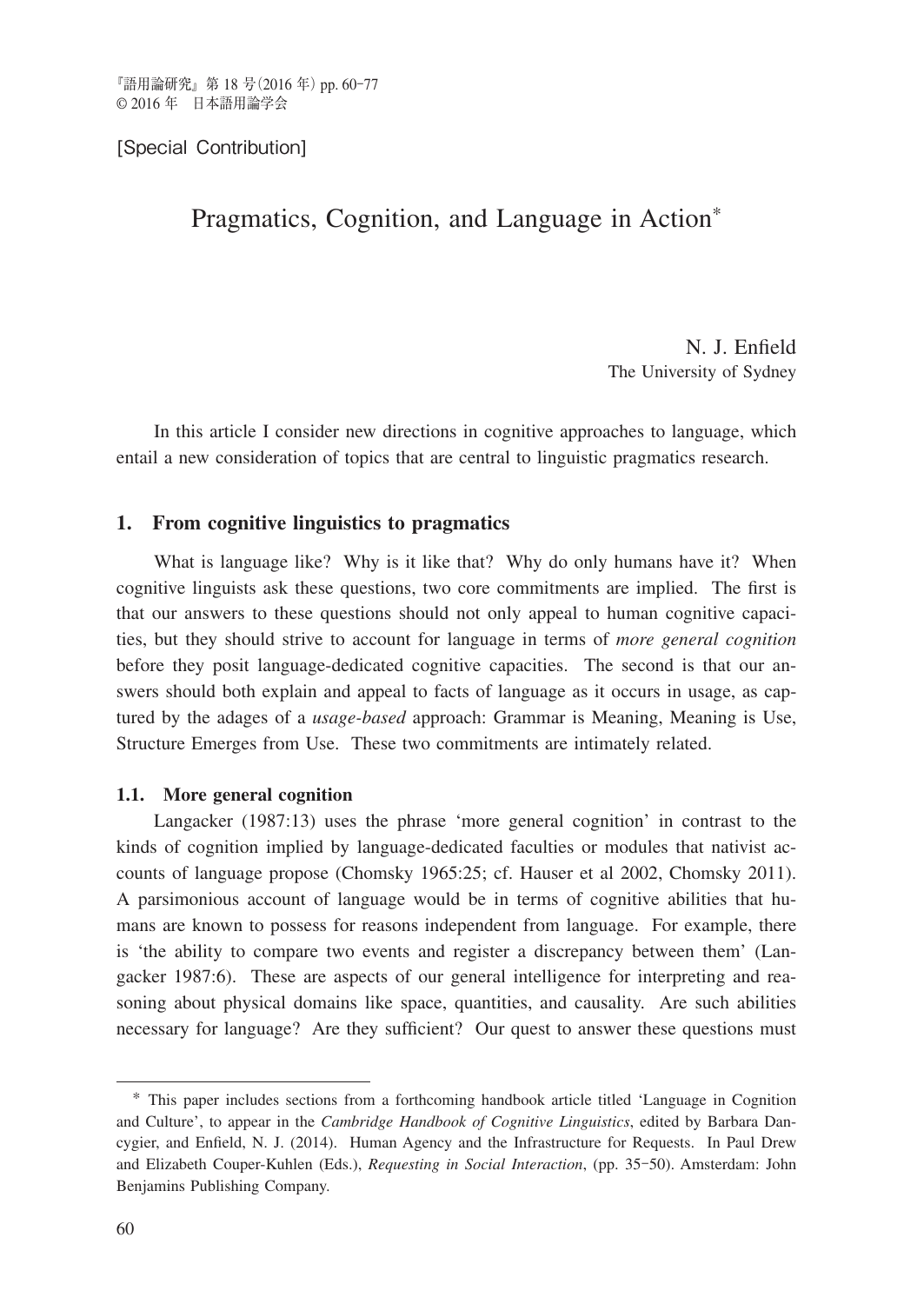be guided by the knowledge that while other species may have some of what is necessary for language, they do not have what is sufficient.

Cognitive linguistics research has explored ways in which aspects of more general cognition can support the learning and processing of language (Lakoff 1987, Croft 2001, Tomasello 2003, Goldberg 2006, inter alia). This has led to the discovery of principles of conceptual structure which provide people with ways to represent or construe the things, events, and states we wish to talk about. These principles also allow people to productively elaborate those representations in creative and expressive ways. They provide generative resources for setting up conceptual correspondences, typically between target ideas (concepts to be communicated) and source ideas (concept used as means for communicating). The principles include analogy, metaphor, metonymy, gestalt thinking, image schemas, conceptual blends, idealized cognitive models, and more.

We can note two key properties of the aspects of more general cognition that have been most widely relied on in cognitive linguistic research. First, they are primarily relational. Second, they are primarily non-social.

## *Primarily relational*

What does it mean to say that the elements of more general cognition relied on in cognitive linguistics are primarily relational? It means that they provide ways of describing relations between concepts, whether the scope of conceptual relation is an isolated linguistic expression or an entire semiotic system. This makes these aspects of more general cognition especially suitable for capturing conceptual relations within an atemporal/synchronic frame. There are of course other frames, dynamic temporal-causal frames including not only the diachronic frame, but also the microgenetic, ontogenetic, phylogenetic, and enchronic frames (Enfield 2014:9-19; cf. Bybee 2010, see below). Research approaches related to cognitive linguistics, such as psycholinguistics, tend to work within dynamic frames, for example focusing on language production or comprehension (in a microgenetic frame) or language learning (in an ontogenetic frame). Cognitive linguistics is increasingly well linked to fields like psycholinguistics thanks to the efforts of interdisciplinary-minded researchers in both psychology (e.g., Tomasello 2003) and linguistics (e.g., Goldberg 2016, Hurford 2007, 2011).

These collaborations are promising to extend the boundaries of what we understand 'more general cognition' to mean. And there are further aspects of more general cognition that have important connections to language, but are yet to be explored within the purview of cognitive linguistics proper. A particularly promising area is bounded rationality, the tool kit of fast and frugal heuristics that balances simplicity and economy with functional efficacy (Gigerenzer et al 2011). Cognitive scientists have begun to explore ways in which this aspect of more general cognition sheds new light on the pragmatics of language (Barr and Keysar 2004). Such work suggests that cognitive linguistics will enrich its account of imagistic thinking by looking at it in the light of heuristic thinking.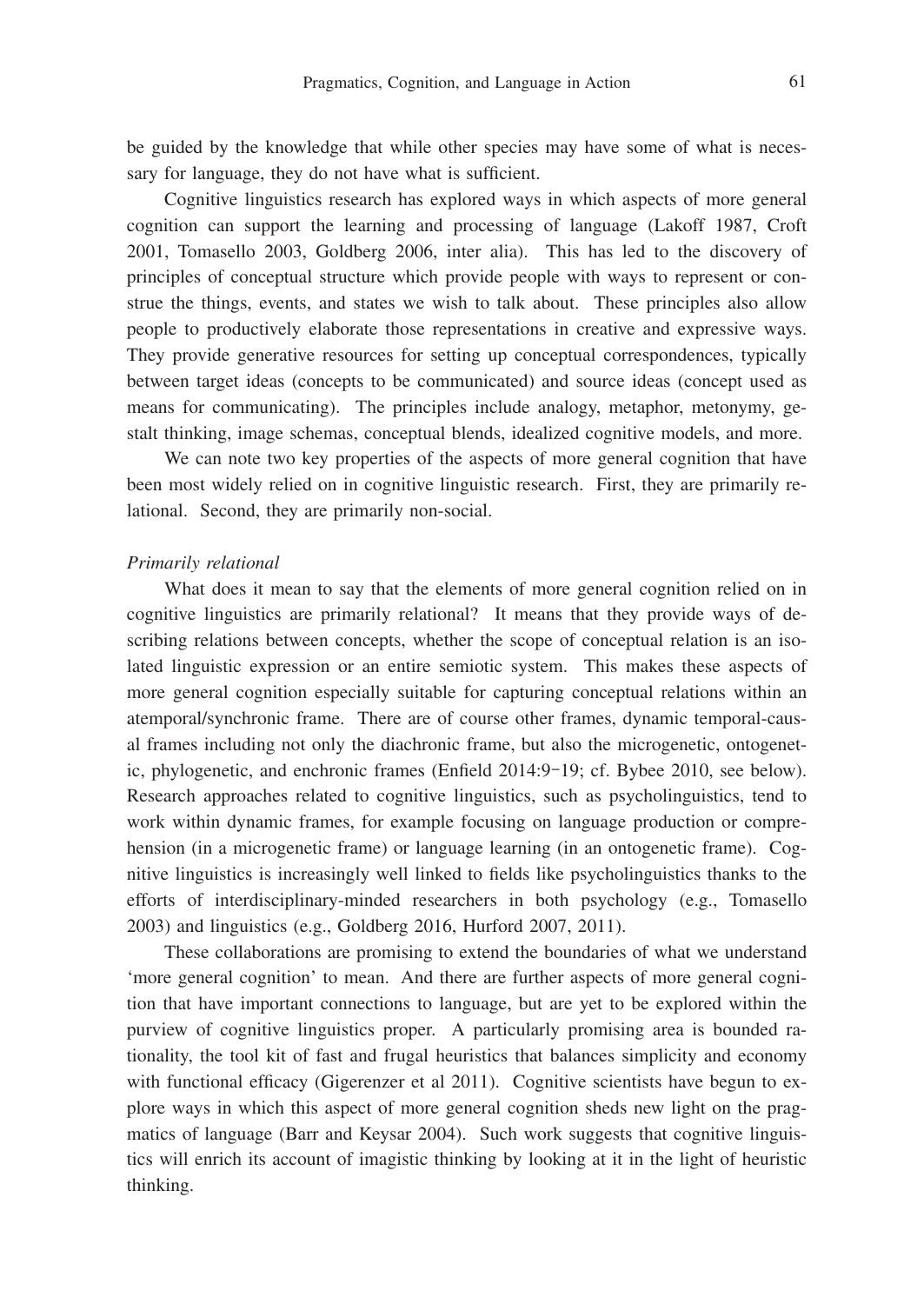#### *Primarily non-social*

What does it mean to say that the aspects of more general cognition widely studied in cognitive linguistics are primarily non-social? It means that they focus more on how we interpret, conceive, and reason about physical phenomena such as space, quantities, and causality, than on interpersonal phenomena in the social domain.

Our species is the only one with language. What makes this possible? A challenge for cognitive linguistics, given its emphasis on more general cognition, is that so much of our general cognition is shared with other species. Why don't they have language too? To answer this, we must pinpoint what it is about our specific forms and combinations of more general cognition that other species lack. To be clear: Proposing that the cognition involved for language is unique to our species does not entail that this cognition is specifically linguistic. No other species should be capable of the same kind, or perhaps degree, of cognitive capacity in the relevant forms of thinking. Is this because we have unique capacities for analogy, imagery, metaphor, metonymy, and pragmatic inference, among other principles?

There is good reason to think that what really makes language possible is our social cognition (Enfield and Levinson 2006). A recent comparative study of cognition in the great apes argues that general intelligence—as measured using tests in physical domains of space, quantities, and causality—does not greatly distinguish humans from our closest relatives such as chimpanzees. 'Supporting the cultural intelligence hypothesis and contradicting the hypothesis that humans simply have more "general intelligence," we found that the children and chimpanzees had very similar cognitive skills for dealing with the physical world but that the children had more sophisticated cognitive skills than either of the ape species for dealing with the social world' (Herrmann et al 2007:1360). The conclusion? Socio-cultural cognition makes the difference for language. Humans are especially attuned to other minds, and to the cultural construction of group-specific, conventional systems of meaning and practice as shared frameworks for communication and joint action. This is what makes it possible for human populations to foster the historical development of complex systems of shared cultural tradition, of which language is one form.

This does not detract from the demonstrated importance for language of non-social aspects of more general cognition, including those that are clearly shared by other species. Hurford (2007, 2011) has argued that the core principle of predicate-argument organization in the syntactic organization of language—any human language—is based on properties of brain function and anatomy that are shared with many other species. Many species display these same basic properties of neural organization and cognitive processing (specifically, the integration of a 'where' system with a 'what' system, supplying the essential ingredients of argument-predicate relations). So why don't other species have language? Hurford's answer is that they do, it's just that they don't make it public. This in turn, means that conceptual structure does not enter the public domain, and so it is impossible for cultural processes of symbolic community-wide con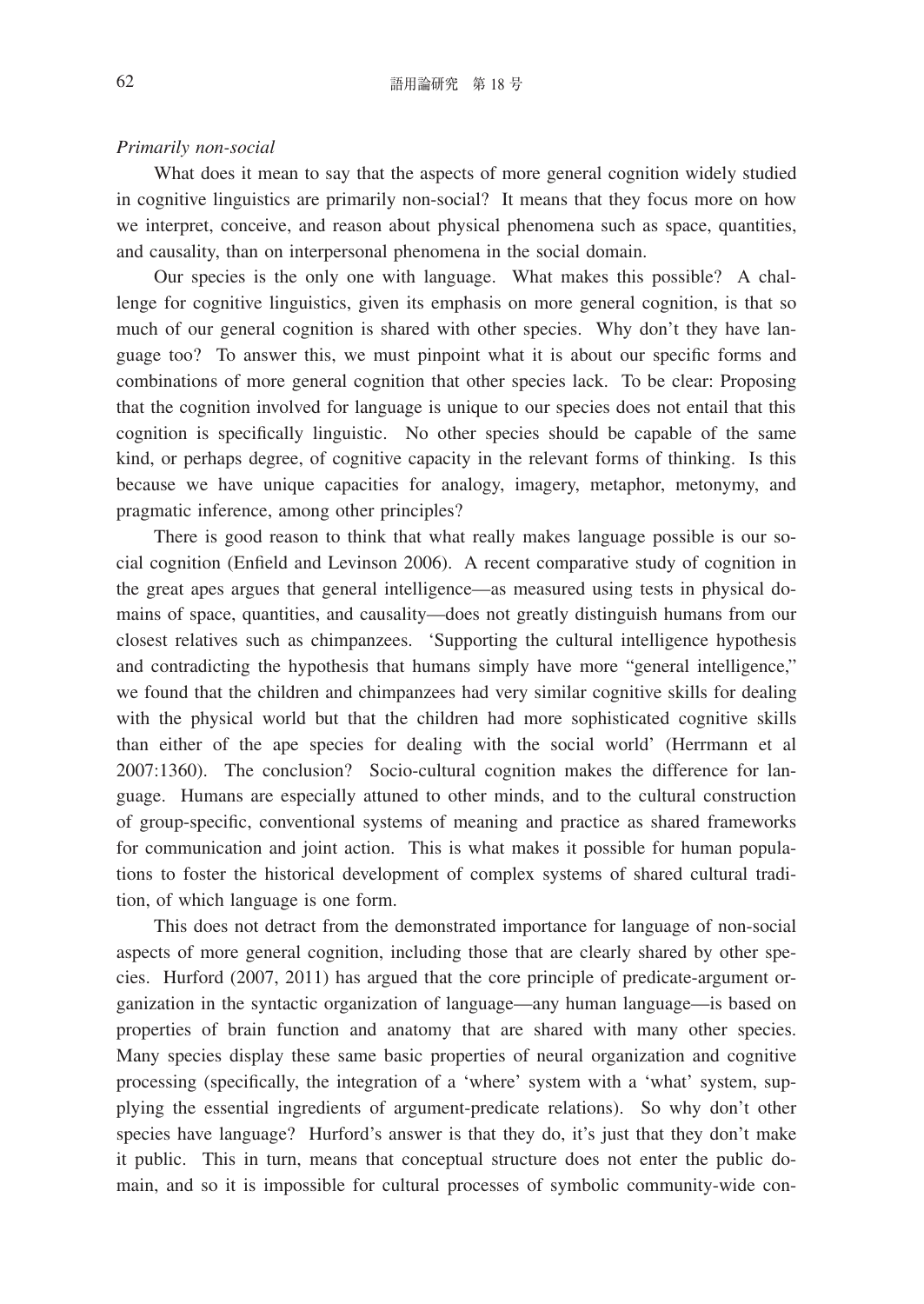ventionalization, and subsequent grammaticalization, to get started (Bybee 2010, Hurford 2011, Enfield 2015).

#### **1.2. Language Usage**

As one of a set of functionalist approaches to language, cognitive linguistics does not just analyze linguistic structure, 'it also analyzes the entire communicative situation: the purpose of the speech event, its participants, its discourse context'; it maintains 'that the communicative situation motivates, constrains, explains, or otherwise determines grammatical structure' (Nichols 1984: 97). This orientation is well-grounded in insights dating back to Wittgenstein (1953), Zipf (1949), and beyond. Embracing the idea that language is a tool for thought and action, cognitive linguistics is *usage-based* (Barlow and Kemmer 2000). In this way a strong focus on conceptual representation is increasingly often complemented by close attention to the dynamic, causal, utilitarian underpinnings of language and its structure.

In a usage-based model 'the process of language use influences the structure of the representation' (Croft and Cruse 2004: 326-327). Taken together, the three key concepts invoked here—use, influence, and structure—imply a causal conception of language. It is not enough to describe a piece of language structure, a linguistic (sub)system, or a pattern of variance in language. We must ask why it is that way. One way to answer this is to find what has shaped it. 'Everything is the way it is because it got that way', as biologist D'Arcy Thompson is supposed to have said (cf. Thompson 1917). Bybee echoes the sentiment in relation to language: 'a theory of language could reasonably be focused on the dynamic processes that create languages and give them both their structure and their variance'. Seen this way, linguistic structure is 'emergent from the repeated application of underlying processes' (Bybee 2010: 1). The aim is to explain structure by asking how structure is created through use.

The goal of unpacking the key concepts of use, influence, and structure—and the relations between these—points to new horizons in cognitive linguistics. If we are going to map those horizons systematically and with clarity, a central conceptual task is to define the temporal-causal frames within which we articulate our usage-based accounts (see Enfield 2014: 9-21). Some of those frames are well established: In a microgenetic frame, sub-second dynamics of psychological processing, including heuristics of economy and efficiency, provide biases in the emergence of structure in utterances; in a diachronic frame, population-level dynamics of variation and social diffusion provide biases in a community's conventionalization of structure; and in an ontogenetic frame, principles of learning, whether social, statistical, or otherwise, provide biases in the individual's construction of a repertoire of linguistic competence in the lifespan. Then there is the phylogenetic frame, through which our evolved capacities provide the defining affordances for our species' capacity for language.

If there is less charted territory, it is in the enchronic frame, the move-by-move flow of interlocking, action-driven, forward-going sequences of linguistic action and re-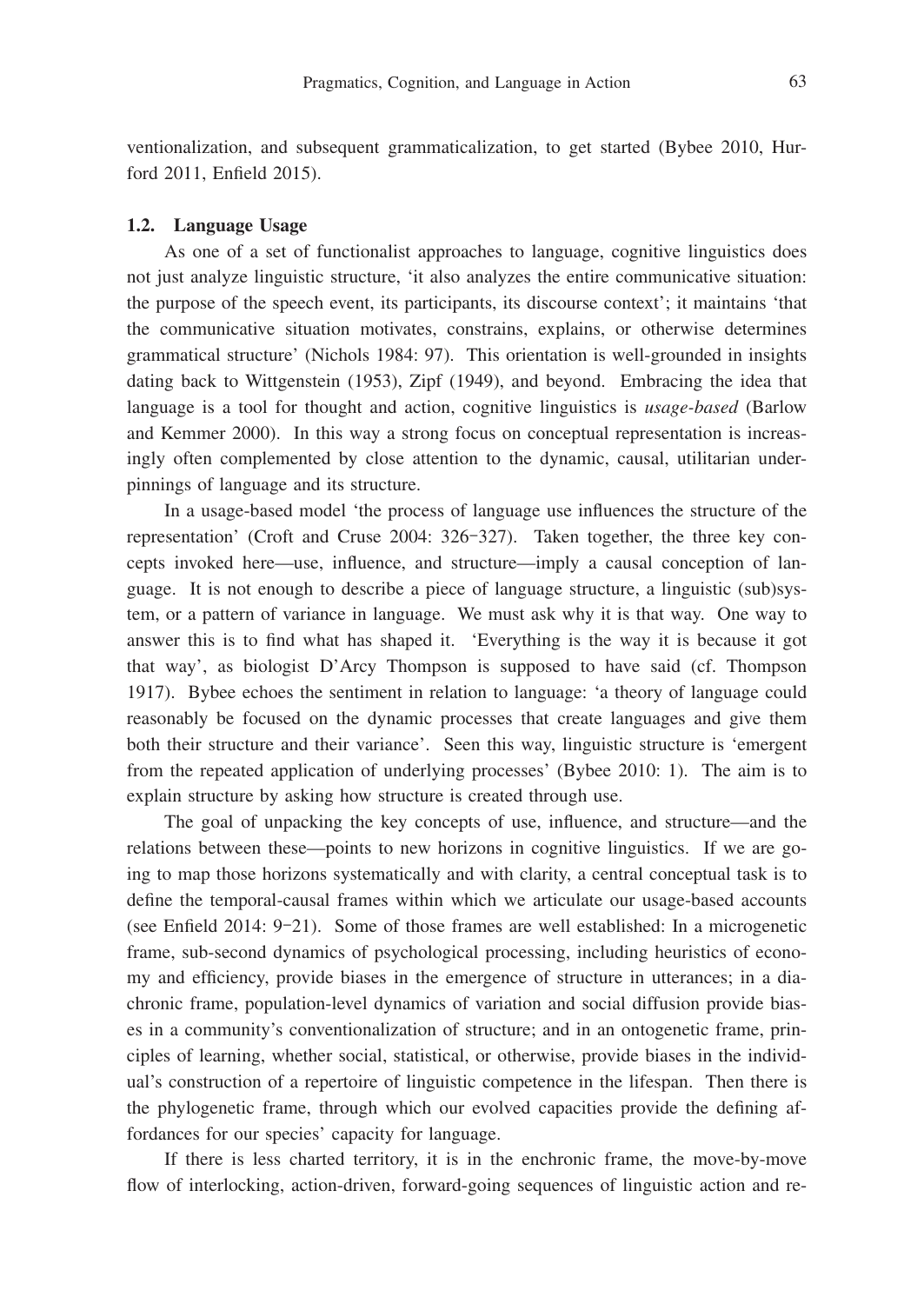sponse in social interaction (Schegloff 1968, 2007, Clark 1996). By orienting to the enchronic frame, recent work in descriptive linguistics has begun to analyze linguistic structures not only in terms of their distribution in relation to morphosyntactic units, or units of discourse, but to structural units that can only be observed and defined in data taken from dialogue (Enfield 2013; cf. also Du Bois 2014). Gipper (2011) sheds new light on the analysis of multifunctionality in evidential marking by comparing the functions of Yurakaré evidentials in differently positioned utterances in conversation; she finds that evidentials can have quite distinct functions depending on whether they occur in initiating utterances (e.g., questions, new assertions) versus responsive utterances (e.g., answers to questions, expressions of agreement). A different kind of outcome from orienting to the enchronic frame in research on language and cognition is that it requires us to confront and explain phenomena that are clearly linguistic but that have hardly been on the map in any form of linguistics until now; key examples include repair (Schegloff et al 1977, Hayashi et al 2013) and turn-taking (Sacks et al 1977, Roberts et al 2015), both of which have significant implications for our understandings of the language-cognition relationship (Levinson and Torreira 2015, Dingemanse et al 2015). Without the usage-based approach, these implications would remain out of sight.

## **1.3. Comment**

The challenge now is to further enrich our understanding of the causal influence of use on structure in language, and thus to see better how it is that only human cognition supports language. A first move is to broaden the scope of the key ideas—influence, use, and structure—with a concerted and systematic approach to discovering how the multiple causal-temporal frames of language use operate, both in themselves and in relation to each other. Like the rest of cognitive linguistics, this work is as much about culture as it is about language, for language is not only a form of culture—being a local and historical cumulation of social practice—but it is our main tool for constructing culture itself. These new directions in cognitive linguistics point directly to the link with linguistic pragmatics. We now turn to a case study.

#### **2. A Case Study: Recruitments**

It is easy to think that 'an agent' should coincide exactly with an individual. But this is seldom the case (see Enfield and Kockelman 2017). When Bill gets John to open the door, it is Bill who plans the behavior but John who executes it. Or when Mary reports what a professor said in yesterday's lecture, it is Mary who speaks the words but the professor who is accountable for what was expressed. With distributed agency, multiple people act as one, sharing or sharing out the elements of agency. One man commits a misdeed against another, and yet revenge is taken years later between the two men's grandchildren, neither of whom was involved in the original transgression. When someone is held to account for something that someone else chose to do,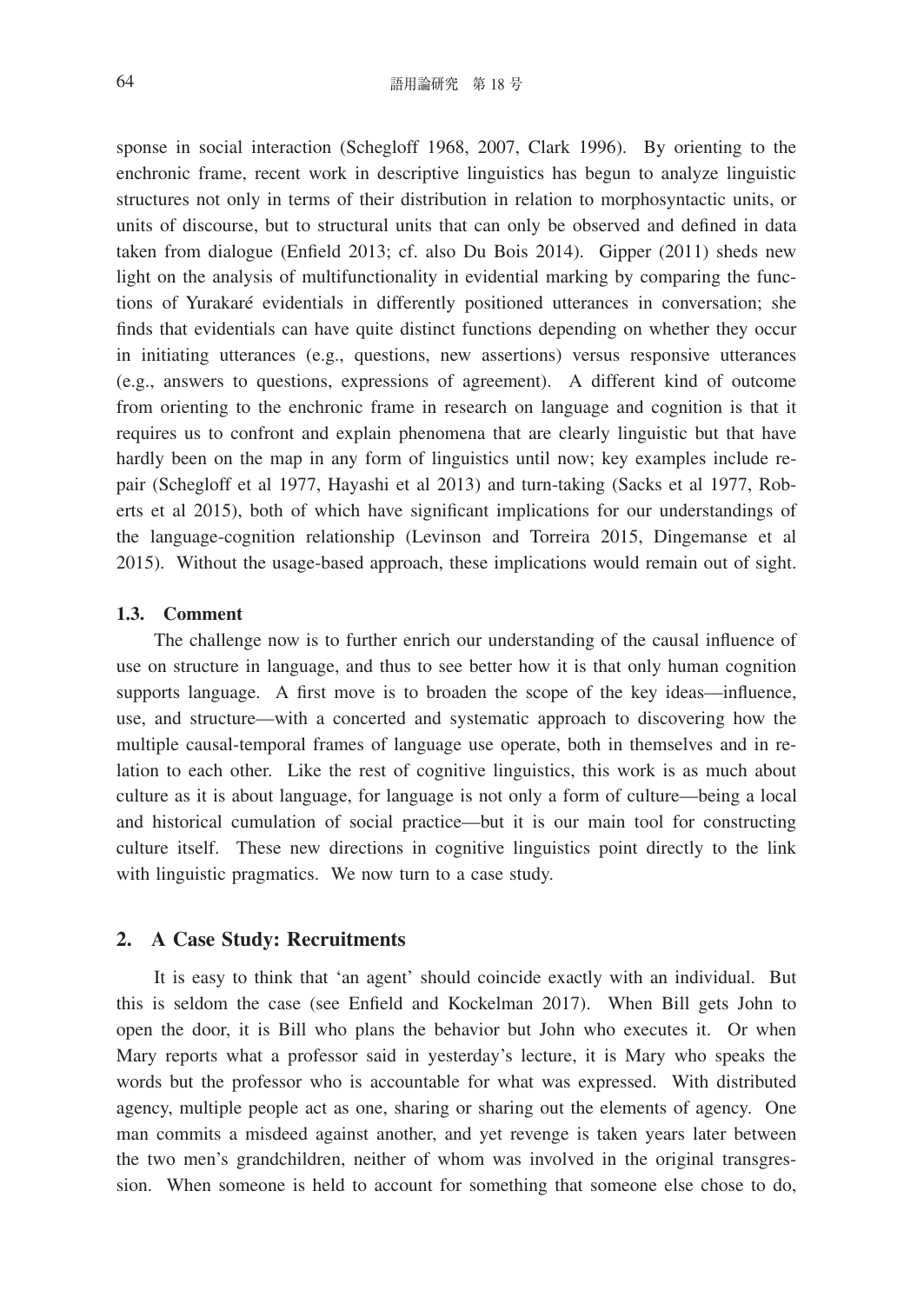agency, with its components of flexibility and accountability, is divided and shared out among multiple individuals. Agents do not equal individuals: the locus of agency is the social unit, and social units are not defined by individual bodies.

In the rest of this chapter I discuss some of the elements of human sociality that serve as the social and cognitive infrastructure or preconditions for the use of requests and other kinds of recruitments in interaction. I use the term 'recruitment' in the following sense (Enfield 2011: 5):

Recruitment is a proposed macro-type of social action that can be roughly defined as follows. S produces an utterance (or equivalent communicative move) addressed to A, where this utterance may then result in one or both of the speech act participants then carrying out a course of controlled behavior B (such as passing the salt, delivering a letter, lifting one end of a table).<sup>1</sup>

The notion of an agent with goals is a canonical starting point, though importantly agency tends not to be wholly located in individuals, but rather is socially distributed. This is well illustrated in the case of request-like actions, in which the person or group that has a certain goal is not necessarily the one who carries out the behavior towards that goal. In the remainder of this chapter we focus on the role of semiotic (mostly linguistic) resources in negotiating the distribution of agency with request-like actions, with examples from video-recorded interaction in Lao, a language spoken in Laos and nearby countries. The examples illustrate five hallmarks of requesting in human interaction, which show some ways in which our 'manipulation' of other people is quite unlike our manipulation of tools: (1) that even though B is being manipulated, B wants to help,  $(2)$  that while A is manipulating B now, A may be manipulated in return later;  $(3)$ that the goal of the behavior may be shared between A and B, (4) that B may not comply, or may comply differently than requested, due to actual or potential contingencies, and (5) that A and B are accountable to one another; reasons may be asked for, and/or given, for the request. These hallmarks of requesting are grounded in a prosocial framework of human agency.

#### **2.1. Flexibility in the pursuit of goals**

In the opening pages of his *Principles of Psychology*, William James (1890) notes the special flexibility of cognizant behaviour. Iron filings, he notes, will be drawn to a magnet, but they cannot choose how they reach that goal. If a paper card covers the magnet, the filings will just press against the card. Thinking beings are different:

<sup>&</sup>lt;sup>1</sup> This notion of 'recruitment' owes much to the collective input of research collaborators in the 'Recruitments' sub-project within the *Human Sociality and Systems of Language Use* project (MPI Nijmegen 2010-2014). See Floyd et al (2014).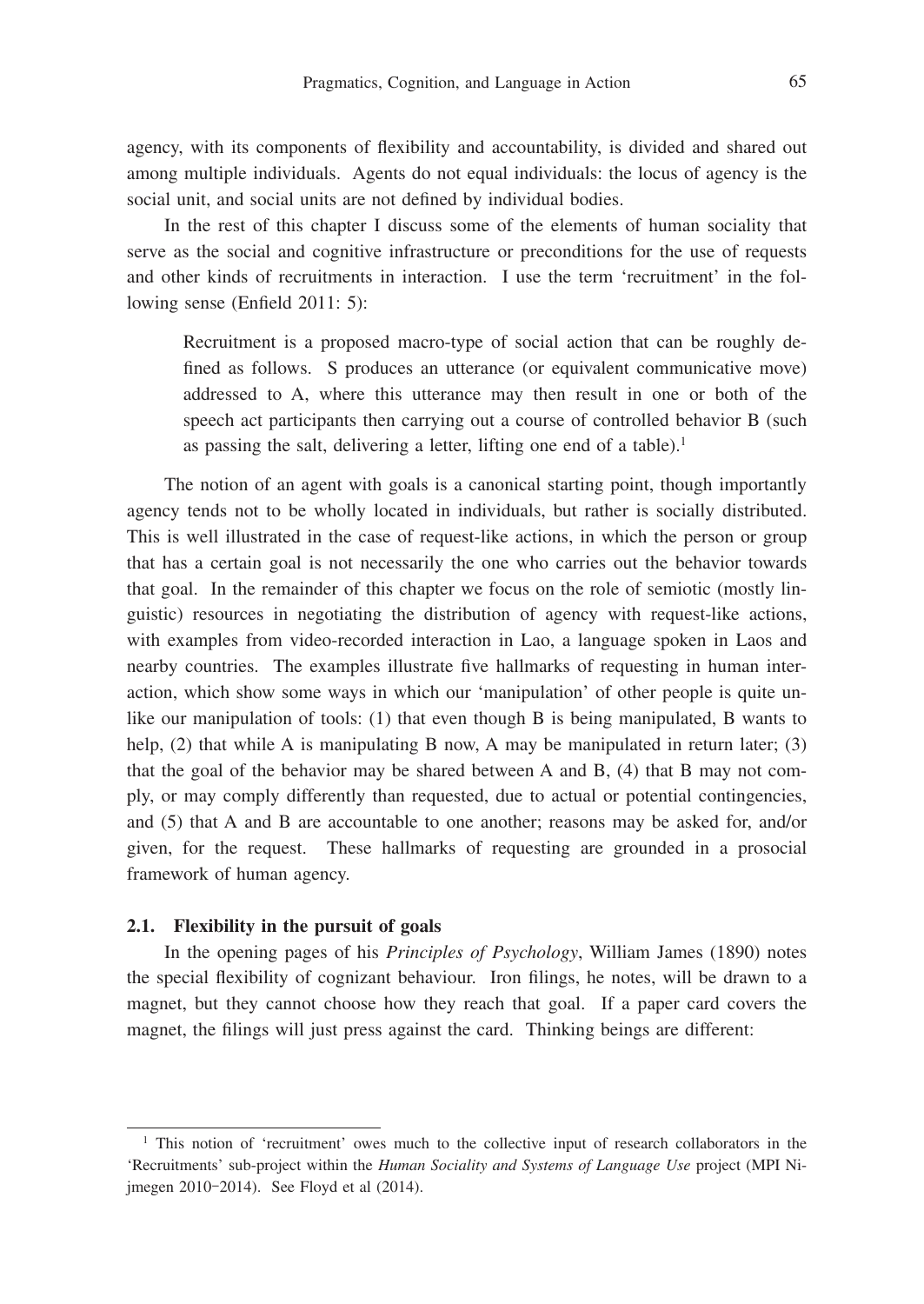Romeo wants Juliet as the filings want the magnet; and if no obstacles intervene he moves towards her by as straight a line as they. But Romeo and Juliet, if a wall be built between them, do not remain idiotically pressing their faces against its opposite sides like the magnet and the filings with the card. Romeo soon finds a circuitous way, by scaling a wall or otherwise, of touching Juliet's lips directly. (James 1890: 7)

This means-ends flexibility is our forte. We try to reach a goal, and if this is frustrated, we seek or invent new means. 'The pursuance of future ends and the choice of means for their attainment are thus the mark and criterion of the presence of mentality' (James 1890:8). A certain mentality is always involved in the pursuit of goals, but that is not our point of interest here. We want to focus on what results from this mentality: namely, our enhanced flexibility in selecting means to ends.

To see how we refine and elaborate our choices of means for ends, just look at the instruments and tools of human technologies (cf. Zipf 1949, Suchman 1987, Lave 1988, Norman 1988, Clark 2008). But possibly our most important, and most ancient, means toward ends are *other people*. Rather than doing everything ourselves, or even doing things just with the help of tools, it is often other people that we use to help us reach our goals.

This should not be taken to mean that people are solely interested in exploiting others for our own ends. Situations in which one person uses another as a tool are not based in selfishness alone. One reason is that we are apparently just as willing to offer *ourselves* as tools to serve *others'* individual goals. We hold doors open for strangers. We alert people when we notice they have dropped their keys. We give away our spare change on the street. We open doors for people when we see their hands are full. Another reason is that we *share* goals with others. So, when I behave in a way that looks like it's *for you*, it may in fact be *for us*. Tomasello (2008) argues that this is the mechanism whereby altruistic behaviour can evolve in a selfish world. Once individuals are able to share a goal, a behaviour that is *for us* is thereby, ultimately, also *for me*.

#### **2.2. Language as a tool for mobilizing others**

We do not manipulate people in the same direct way that we grasp a hammer or a pen. If we are going to get others to do things for us, we need the mediating tools of communication. As Bloomfield (1933) put it, when a stimulus evokes a response (e.g., when Jane sees an apple on a tree and wants to pluck it), language can be used as a sort of tool of transference, to elicit that response in another person (she tells Jack that the apple is there, and asks him to pluck it for her). We influence other people by taking the tools provided by our language and culture and using them to persuade those other people to willingly act on our behalf. This is the essence of what we are doing when we make requests. Our speech acts have deontic powers: with speech acts we bestow our reasons for action onto other people.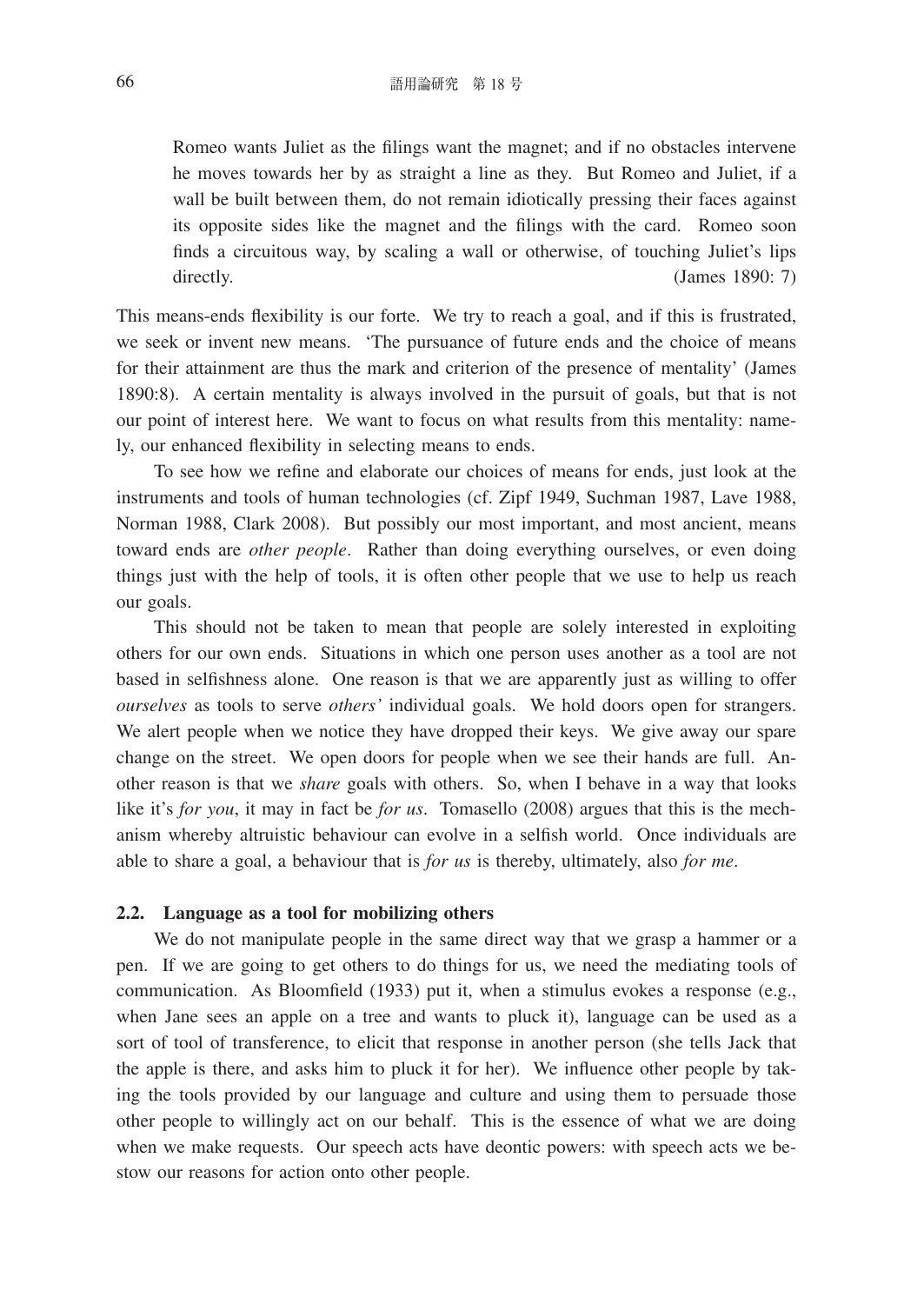Humans have by far the most complex communication systems of all creatures. Our languages are generative in nature, meaning that we can combine words and constructions to produce entirely novel utterances at will. These verbal utterances may be further creatively combined with accompanying visible bodily behaviour. We shall use the term *language*+ (pronounced 'language plus') to refer to the enriched set of semiotic resources that includes not just words and grammatical constructions but intonation, gestures, facial expressions and more (Kendon 2004, McNeill 2005, Sidnell and Stivers ed 2009, Enfield 2009).

Now while the set of semiotic means we have for getting others to do things is, in principle, infinite, in fact we often use recurring and readily recognized strategies in making requests (*Could you pass the salt?, Could you open the window? Could you shut the door?*). We now consider some of the types of strategies that recur in a single language community. The following cases are taken from video-recordings of conversation among speakers of Lao, the national language of Laos (Enfield 2007, 2013). Here are three simple examples of ways in which people use language to get others to do things for them, or to help them, in Lao.

In the first example, two women are in a kitchen, where one of the women needs some leaf extract that the other has been preparing. The first woman says 'grab (it and) come (here)', meaning 'bring it here':

- (1) INTCN\_030731b\_192570\_0:03:13
	- 1 A qaw3 maa2 grab come  *Bring it here (referring to a bowl of leaf extract)* 2 B Slides bowl with extract in direction of A

In this case, the requester uses a stripped-back linguistic construction that does nothing more than refer directly to the action being requested. The action—to fetch something—is idiomatically expressed in Lao as a combination of 'grab' and 'come'. The object being referred to—the leaf extract—is understood from the context.

A second example shows the common strategy in Lao of adding a 'softening' sentence-final imperative particle *nèè1* to the basic action being requested (see Enfield 2007:66 and passim for description of a paradigm of particles whose meanings code imperative illocutionary force). In addition, the speaker makes a pointing gesture in the direction of the thing she is asking for:

(2) INTCN\_030731b\_196430\_0:03:16

 1 A qaw3 qanø-nii4 nèè1 grab CLF-this IMP.SOFT  *Grab this thing (for me; referring to prepared food in a sieve; Pointing in direction of the food that she is asking B to pass)*

2 B Turns to reach out for the food, grabs it and passes it to A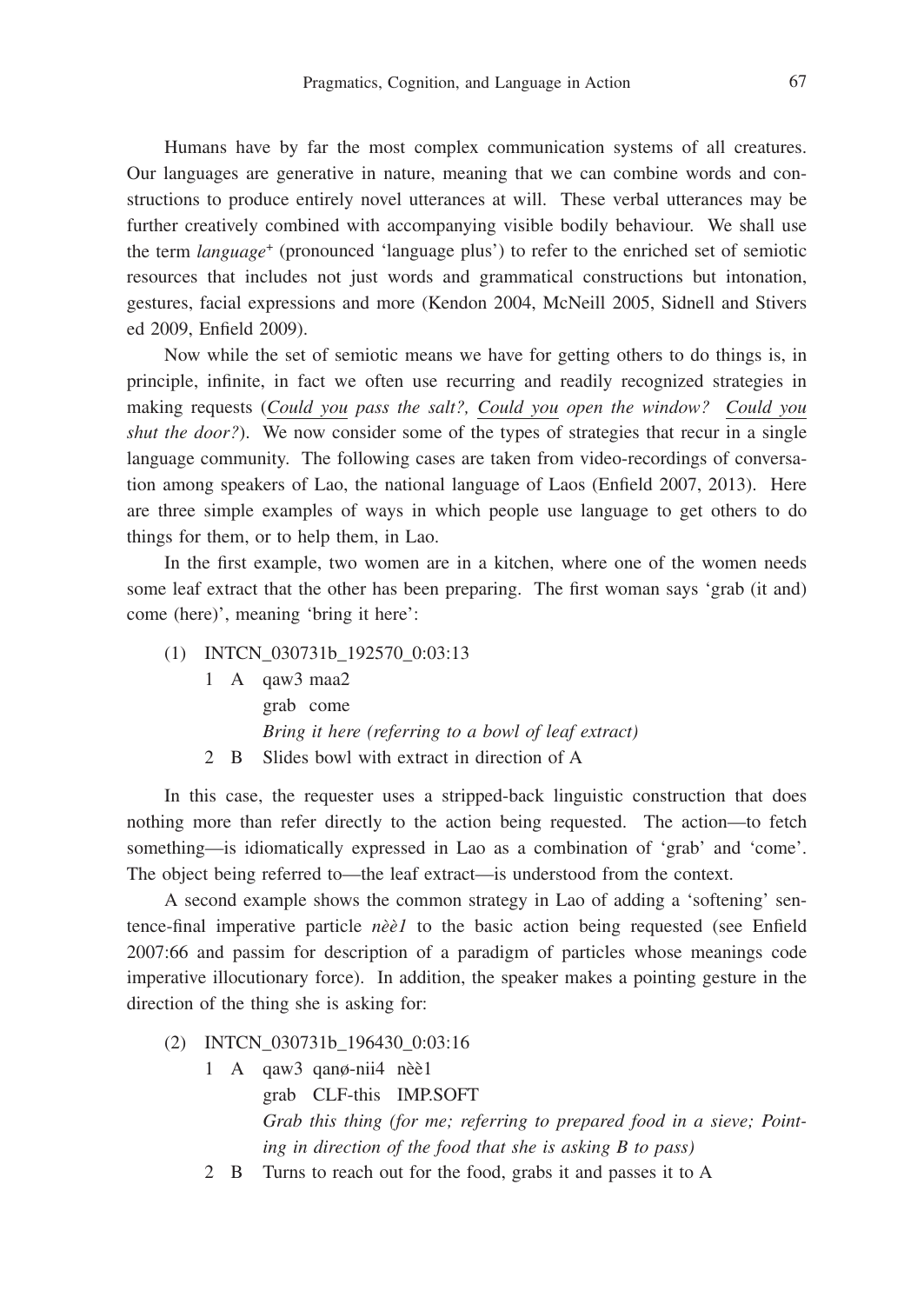In a third case, the speaker is busy with food preparation in the kitchen. She uses a circuitous or indirect strategy, with more embellishment of the basic request being made than we saw in the last two examples. She addresses the requestee explicitly (calling him 'father'—he is her father), and rather than stating the action she wants him to carry out (i.e., pass her the knife), she asks whether the knife is behind him:

- (3) CONV\_020723b\_RCR\_970010\_0:16:10
	- 1 A phòò1 miit4 thaang2 lang3 caw4 mii4 bòò3 father knife direction back 2SG.P have QPLR  *Dad is there a knife behind you?*
	- 2 B nii4 nii4 here here  *Here, here (Finds a knife behind himself, passes it towards A)*

It is clear that she doesn't simply want to know whether there is a knife behind him. The question makes sense in terms of her current goals. She is asking because she wants the knife, and so he hands it to her.

Now look at what these three cases have in common. Person A wants to get hold of some entity that is nearby but out of reach. Rather than go and get it herself, Person A says something to Person B, with the result that Person B gets the thing and passes it, thus carrying out a bit of behavior that Person A would otherwise have had to carry out herself. In this way, A has *recruited* B's help.

These examples give us a simple look at the kind of role that language plays in manipulating the behavior of others in order to get them to contribute to, or comply with, our own goals. The examples show that different formulations are possible. And they show that such cases are not only about getting others to act on our behalf, but may also be about getting others to desist from some behavior that then allows us to proceed with our goal. Either way, B complies with a low-cost imposition.

The request-like cases we have just considered reveal a defining feature of human sociality, namely the distributed nature of our agency (see above, and Enfield 2013:115 and passim; see also Kockelman 2013, Gell 1999). This is related to the notion of distributed cognition, familiar from research by authors such as Goody (1977), Suchman (1987), Lave (1988), Norman (1988), Hutchins (1995, 2006) and Clark (2007), who have all shown ways in which tools and artifacts can be extensions of the human body and mind (see also Enfield 2009, Chapter 6). Students of language have long argued that language is a kind of tool for getting others to do things. Some, including Zipf (1949), have gone further, saying that *other people* are tools for us as well (see also Goodwin 2006 on this point in relation to language). Along these lines, Pagel (2012: 275-6) has recently compared language to a remote control device 'When you speak, you are using a form of telemetry, not so different from the remote control of your television. … Just as we use the infrared device to alter some electronic setting within a television so that it tunes to a different channel that suits our mood, we use our lan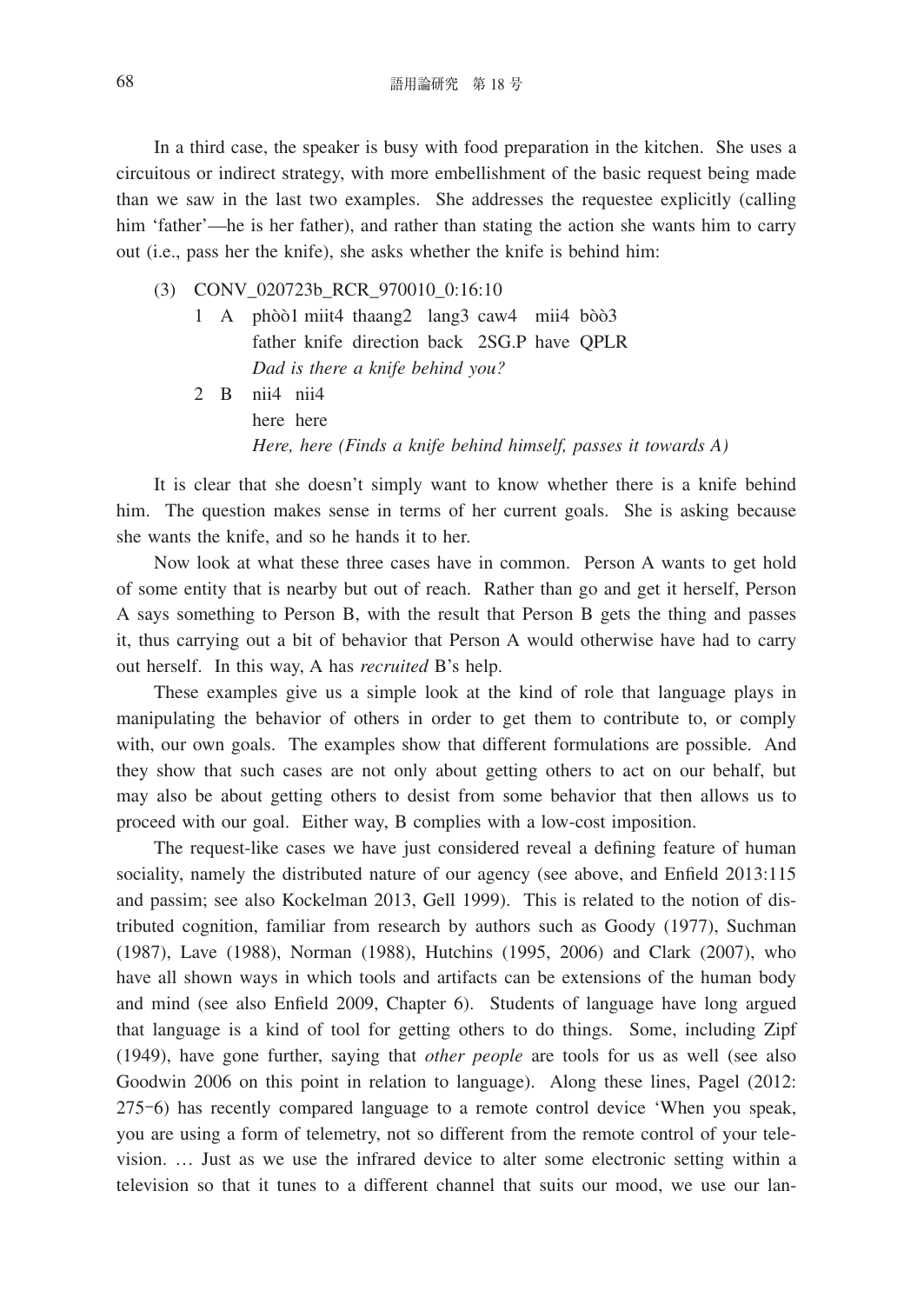guage to alter the settings inside someone else's brain in a way that will serve our interests.'

Sometimes it appears as if this were really true. In the following example, one person uses speech to get another person to turn the television on, just as she might otherwise have used a remote control device to do from a distance:

- (4) INTCN\_111204t\_818990\_0:13:39
	- 1 A peet5 tholathat1 beng1 mèè4 open television look IMP.UNIMPD  *Turn on the television (for us) to watch*
	- 2 B peet5 bòø daj4 tii4 open NEG can QPLR.PRESM  *It doesn't work (it can't be turned on), I think*
	- 3 A daj4-caw4 kaø peet5 beng1 thaø mèè4 can 2.POL TLNK open look PCL IMP.UNIMPD  *Yes it works*—*you turn it on and see*
	- 4 B Moves towards the television and reaches and switches it on

Then half a minute later:

- (5) INTCN\_111204t\_850175\_0:14:10
	- 1 A mòòt4 mòòt4 laø mèè4 turn.off turn.off PRF IMP.UNIMPD  *Switch it off, switch it off.*
	- 2 B Moves towards the television and reaches and switches it off.

It is an inviting analogy: asking someone to do something for us is like pressing buttons on a remote control device. But like all analogies (as Pagel of course knows), it is imperfect. As we shall now see, its imperfections are instructive. The following sections consider the ways in which the analogy between words and remote control devices breaks down.

#### **2.3. Hallmarks of recruiting**

What is the difference between using a person and using a device as a means to get something done? The answer: With people, both parties are goal-driven and socially accountable beings, and there is a social relationship between them. Here are some features of the interpersonal manipulations shown in the above examples that are not observed in the use of an electronic remote control device:

- 1. Even though B is being manipulated, B wants to help.
- 2. While A is manipulating B now, A may be manipulated in return later.
- 3. The goal of the behavior may be shared between A and B.
- 4. B may not comply, or may comply differently than requested, due to actual or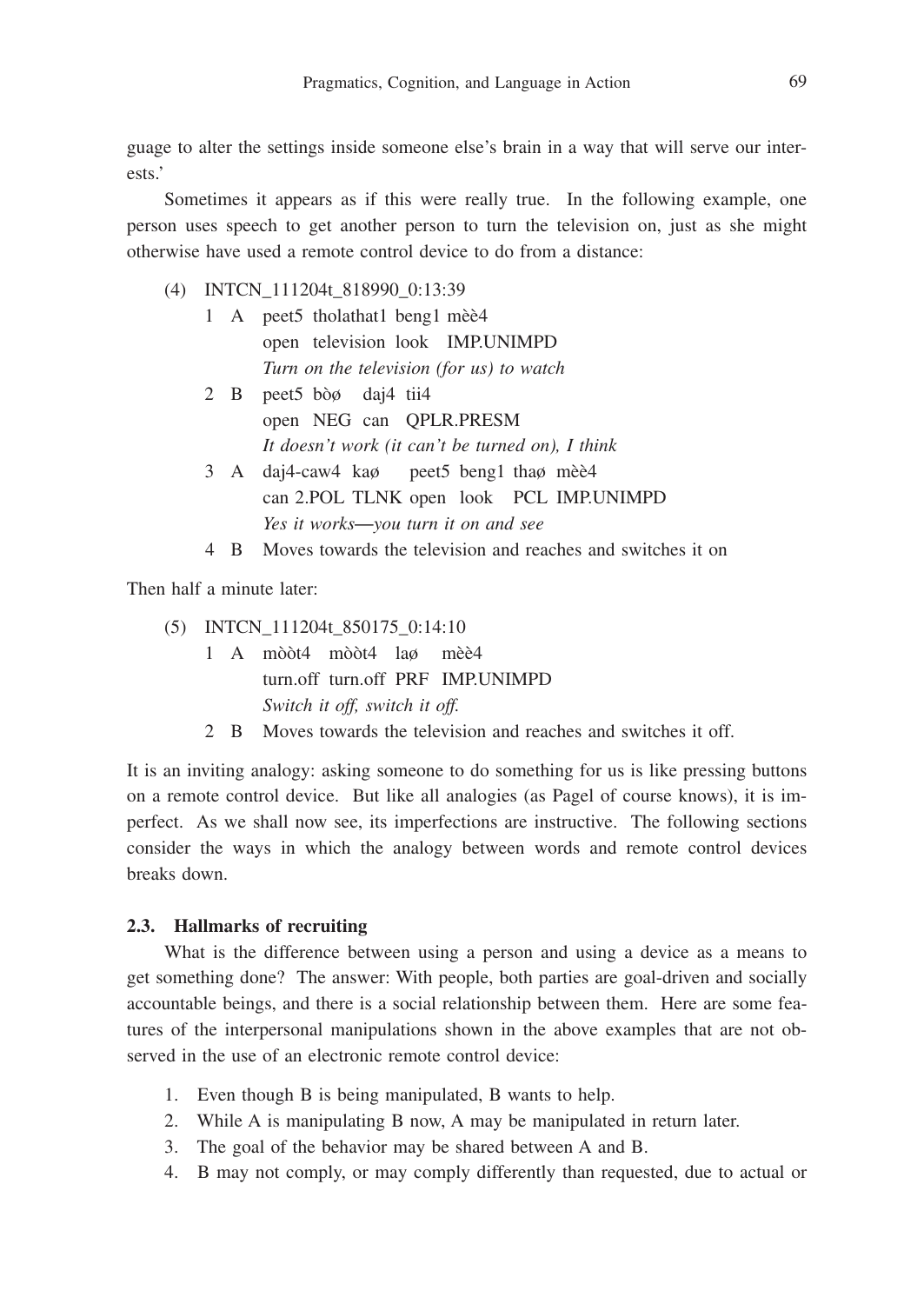potential contingencies.

5. A and B are accountable to one another; reasons may be asked for, and/or given.

There are of course other differences. But these will serve as points of focus for us to consider the hallmarks of recruiting in humans, within the simple framework of goal-directed social agency outlined in the above sections.

# *B wants to do the recruited action*

A remote control device is a robot. It responds to instruction but it doesn't offer to help you or otherwise independently anticipate your needs. People, by contrast, may want to help. Think about the above examples. In no case would we want to say that someone was being coerced or seriously imposed upon. The requestees cooperate without any resistance or comment. People are so willing to help that we often see them offer assistance without their having to be asked.

Consider an illustration of the kind of situation in which a person needs something to be done for them, and gets the help they need from another person without having to ask for it or otherwise signal the need. This recording is taken in the kitchen verandah of a Lao village house. The floor of this space is raised high above the ground of the village compound. To get up into the house, one walks up a steep galley-style ladder. A man is sitting where one of these ladders provides entry onto the raised floor of the house. The area where the ladder provides entry onto the floor is blocked by a low gate, designed to prevent toddlers from falling down the ladder. While the gate is not completely closed, it is closed enough so as to hinder entry for somebody who does not have a free hand with which to open the gate. At the moment of interest, another man is at the bottom of the ladder, about to go up into the house. This man is holding a large plastic laundry basket full of clothes, which he is about to bring up into the house. He reaches the half-closed gate at the top of the ladder: at this moment, the man reaches forward with his right hand and pushes the gate open enough to allow the other man to walk up into the house unhindered.

- (6) INTCN\_111203l\_243630\_0:04:04
	- 1 A begins walking up ladder approaching closed gate with washing basket in hand
	- 2 B reaches out to gate as A comes to top of ladder and pushes open gate for A to walk through unhindered

This is not a request sequence, rather it can be seen as an instance of the more general action of *recruitment*: a sequence in which a first move by A occasions a helping action by B. Like in request sequences (see the above examples), A's behavior makes it clear that he needs help, and then B helps accordingly, in line with a general cooperative stance in human interaction. But in this case A's behavior, which makes it clear that he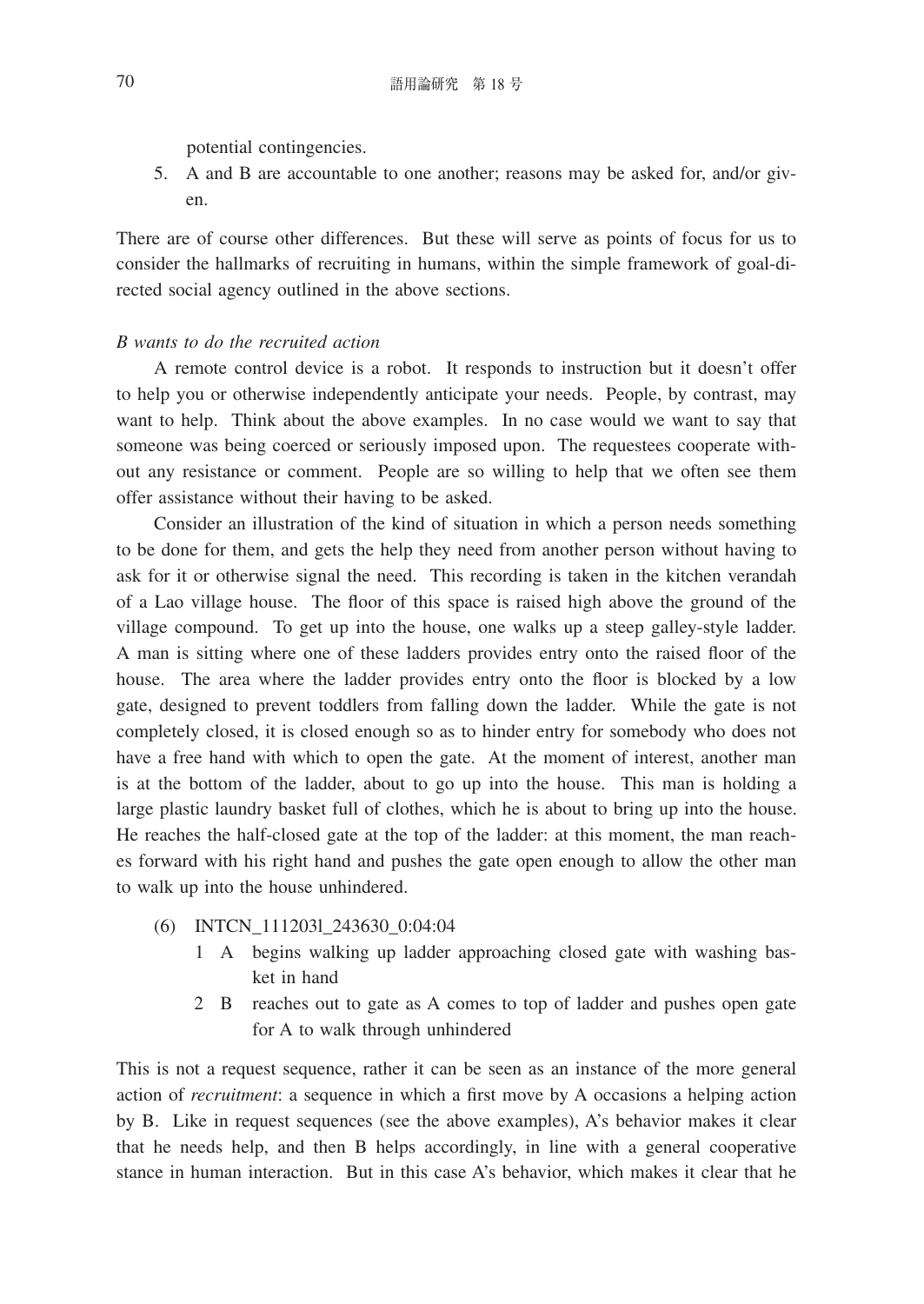needs help, cannot be said to have been an intentional manipulation of B to help A in achieving his goal. Here, person B stepped in to help A upon anticipating a potential problem. The point here is that request sequences all presuppose the more general prosocial, cooperative orientation and desire to help that is sometimes simply volunteered in cases like this one.

#### *Roles may be reversed*

In the kinds of social contexts we spend most time in—i.e., informal social interaction in familiar environments with people we know well—the kinds of things we ask others to do are the kinds of things we are willing to do for them. I expect you to pass me the salt when I ask, just as when you ask for the salt, you can expect that I will pass it. Obviously there are asymmetries, especially when interactions are more formalized, but the general principle is reciprocity. This is obviously not the case with remote control devices.

# *The goal may be shared*

The recruitments we have considered so far involve situations in which person B is asked to help person A with something related to their current goal. But many things that we might want to call recruitments or requests occur in contexts where both people involved are jointly committed to the same goal. Rossi (2012) compares two kinds of request sequence in Italian interaction. In one kind, A has a goal, not currently shared with B, and asks B to help (e.g., 'Pass me the chewing gum'). In another kind, A and B currently share an overarching goal, and A asks B to do something that they have effectively already committed to within that overarching goal (e.g., 'Deal the cards'). The idea of joint commitment, and everything that implies (Clark 2006), is clearly irrelevant to the relationship between people and remote control devices.

The fact that people make joint commitments to goals means that, similar to the 'gate at the top of the ladder' example above (example (6)), cooperation can be assumed, and may be offered without having been prompted. And when there are shared goals, it can become impossible—and in fact irrelevant—to say whether a sequence involved a request or an offer.

In the following example, two people are cooking a dish together. A man has been heating jugged fish on the fire, and at this moment the jugged fish needs to be strained. The man emerges from the fireplace with the pot of heated jugged fish, and he is getting another pot, into which to strain it. Seeing this, a woman who is present extends her arm forward with the sieve that she has in her hand. Next, the man walks over, holds the empty pot underneath the sieve, and pours the jugged fish into the sieve, thus straining it.

- (7) INTCN\_030731b\_267220\_0:04:27
	- 1 A Holds out sieve for straining jugged fish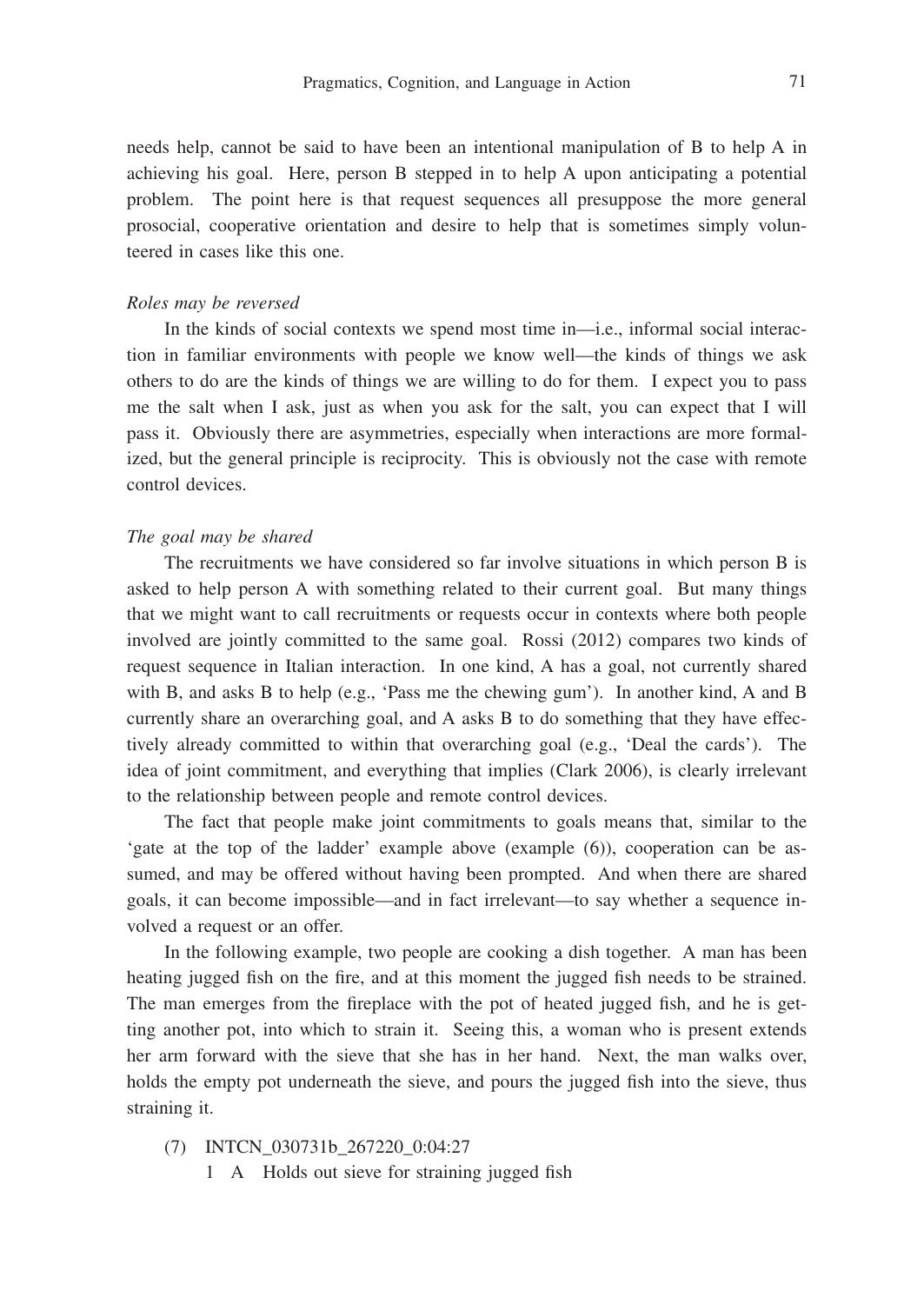2 B Brings and places jugged fish and pot for jugged fish to be strained into

In this instance we can't say whether this sequence involves an offer or a request (nor do we need to; see Enfield and Sidnell 2017). The terms 'offer' and 'request' presuppose that the relevant behavior is 'for' one or the other of the two parties. If A offers to do something, it's *for B*. If A requests that B does something, it's *for A*. But in many cases like this one, the behavior being precipitated is a sub-part of a routine to which both parties are already committed, and thus share as a goal.

## *B need not comply*

If a piece of technology is in working order, it will do what you want. A person, on the other hand, may ignore your request, refuse to comply, or do something other than what you asked. The lives of people are full of contingencies, actual or potential, which often intervene (cf. Curl and Drew 2008).

In the following example, a husband and wife are in a kitchen, skinning catfish. They have been doing this for a while, and the husband has one more fish left to skin, but complains that his back is sore from sitting and working. He holds the fish out towards his wife for her to take and skin:

- (8) INTCN\_111203l\_689141\_0:11:29
	- 1 A cêp2 qèèw3 lèèw4 hurt back PRF  *My back hurts*
	- 2 bùt2 diaw3 a moment  *(It will only take) a moment* 3 qaw3 qaw2 grab grab  *Here take it (holding out fish for her to take)* 4 B mm2 nope  *No.*

Her refusal is not surprising. The couple, who in this culture are of equal standing in a setting like this one, have each been working for the same amount of time doing the same task. The wife's back is no doubt also sore from sitting and working, and she treats the request as unwarranted. There's no good reason why she should do it for him.

## *One may need to give B reasons why they should do the requested action*

A remote control device never needs or wants to know why you want it to do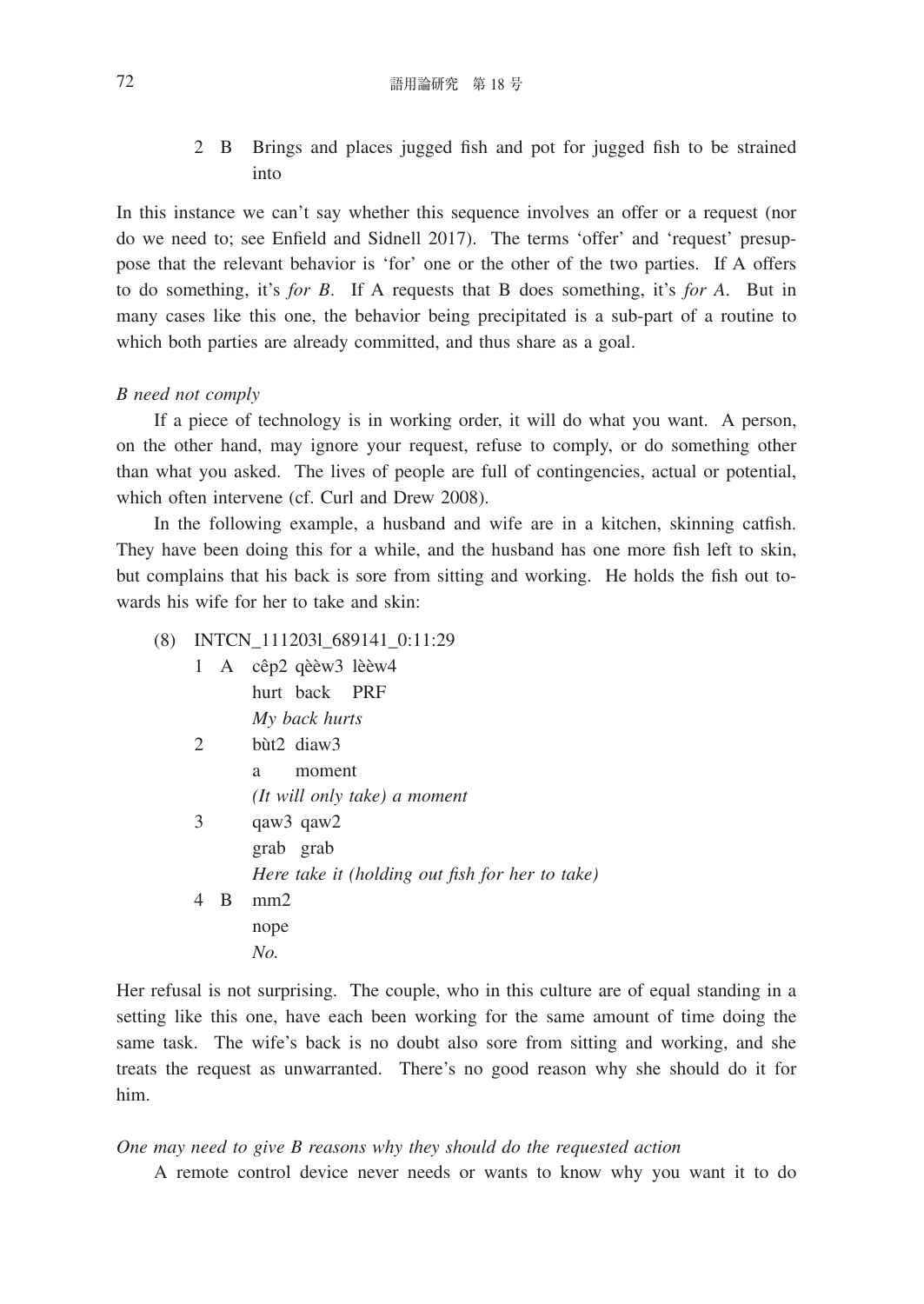something on your behalf, but a person often does. We saw in the last section that people who are asked to do things may give reasons for refusal or delay in complying. Here we shall see that people who ask others to do things will sometimes give reasons as well. (We saw a case where the man reasoned that because his back hurt, his wife should finish his task.) This happens, for example, when a person is asked to do something but delays their response, or otherwise resists. Giving a reason for a request is a way to pursue, strengthen, or help make sense of what is being asked.

Let us look at an example. Here, Speaker A starts by issuing a directive to a group of three people (two are her children, one is her daughter-in-law) who are preparing food in the kitchen of her house. She asks them to toss the rice. This is a procedure in the preparation of glutinous rice. When rice has been steamed and is now cooked, because of the shape of the steamer used it will be cooked more in some spots and less in others. Tossing the rice is a way of evening out the texture of it before serving:

(9) INTCN\_111203l\_425170\_0:07:05 1 A suaj3 khaw5 mèè4 suu3 toss rice IMP.UNIMPD 2PL.B. *Toss the rice you lot*

She uses the second person plural pronoun *suu3* in formulating this request. This means that she does not select any one person to do the job. As it happens, none of the three young people in her immediate vicinity volunteer to act upon her request. It is clear that they are fully occupied with other duties. She then calls out to a fourth person—her son-in-law whose name is *Nyao*—to come and do it instead. At this moment, Nyao is away from the scene, doing something else in the compound outside the house, but within earshot. Her move (shown in (10)) begins with a somewhat elaborate request in line 1: she selects him explicitly by name, telling him to stop what he is currently doing and to come and toss the rice, adding also that it's 'for her'; she also uses the imperative sentence-final particle *mèè4*, which implies that the addressee is 'unimpeded' (often implying 'Why aren't you already doing it?'; cf. Enfield 2007:63), and she immediately adds two reasons: the first, why it has to be done, and fast ('the pot will burn'), and second why *he* has to be the one to do it ('the others are all busy here'):

- (10) INTCN\_111203l\_427440\_0:07:07
	- 1 A bak2-ñaaw2 paq2 vaj4 han5 maa2 suaj3 khaw5 haj5 kuu3 M.B-Ñ abandon put there come toss rice give 1.B mèè4 IMP.UNIMPD *Nyao, drop that and come and toss the rice for me* 2 maj5 mòò5 dêj2 niø - khaw3 khaa2 viak4 met2 thuk1
	- burn pot FAC.INFORM TPC 3PL stuck work all every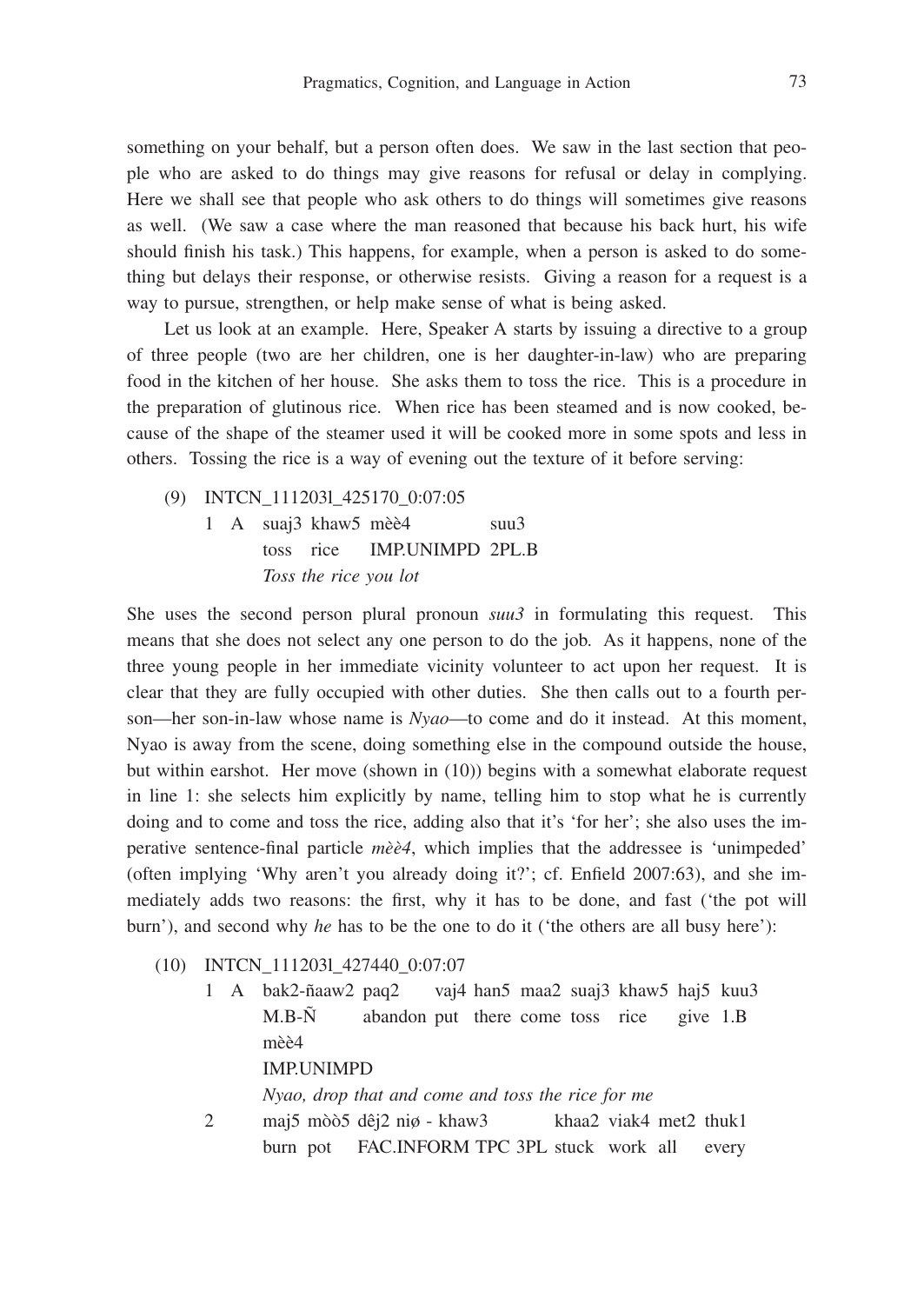khon2 niø person TPC *the pot will burn - they're all busy here*

 3 B Stops what he's doing and walks up the ladder into the food preparation area, goes into the kitchen to toss the rice (it takes 13 seconds before he reaches the kitchen)

Note that Nyao would otherwise not have been expected to be involved in the behavior of tossing the rice, since he was, relative to four other people including the speaker, the furthest from the place where the task needed to be done. It is by providing explicit reasons that Speaker A in (10) is able to mobilize his help. In this way, we see language clearly serving as a tool for creating deontic powers: specifically, for transferring reasons for acting onto other people.

The drawing of attention to a reason for acting alone has long been recognized as an indirect way of requesting (cf. 'It's cold in here' as a way of getting someone to close the window). Here is a case in which Speaker A draws attention to a problem that needs attending to, namely the fact that some live fish in a pot don't have sufficient water to keep them alive and fresh:

- (11) INTCN\_111203l\_601081\_0:10:01
	- 1 A paa3 man2 siø bòø taaj3 vaa3 qaaj4 dong3 fish 3.B IRR NEG die QPLR.INFER eB D *The fish, aren't they going to die, Dong? (Pointing in direction of large pot with live fish)*
	- 2 B qanø-daj3 (.) qoo4 qaw3 nam4 maa2 saj1 ( ) maa2 saj1 what Oh grab water come put () come put mèè4 IMP.UNIMPD *What? Oh, put some water in there ( ) put some in*

It is also often the case that a reason is given in combination with an explicit request. Here is an example, in which an imperative command is followed quickly by a reason. Speaker A is sitting next to a large pot with live fish in the bottom of it. A fresh load of water has just been poured into the pot, and the fish are splashing about so much that water is spilling out of the pot and onto him:

- (12) INTCN\_111203l\_629110\_0:10:29
	- 1 A ñòò4 nii3 (.) man2 diin4 phoot4 lift flee 3.B jump too.much  *Take it away - they're splashing too much (leaning back from the pot)*
	- 2 B Walks around behind A in direction of the pot, comes and picks up pot and moves it away.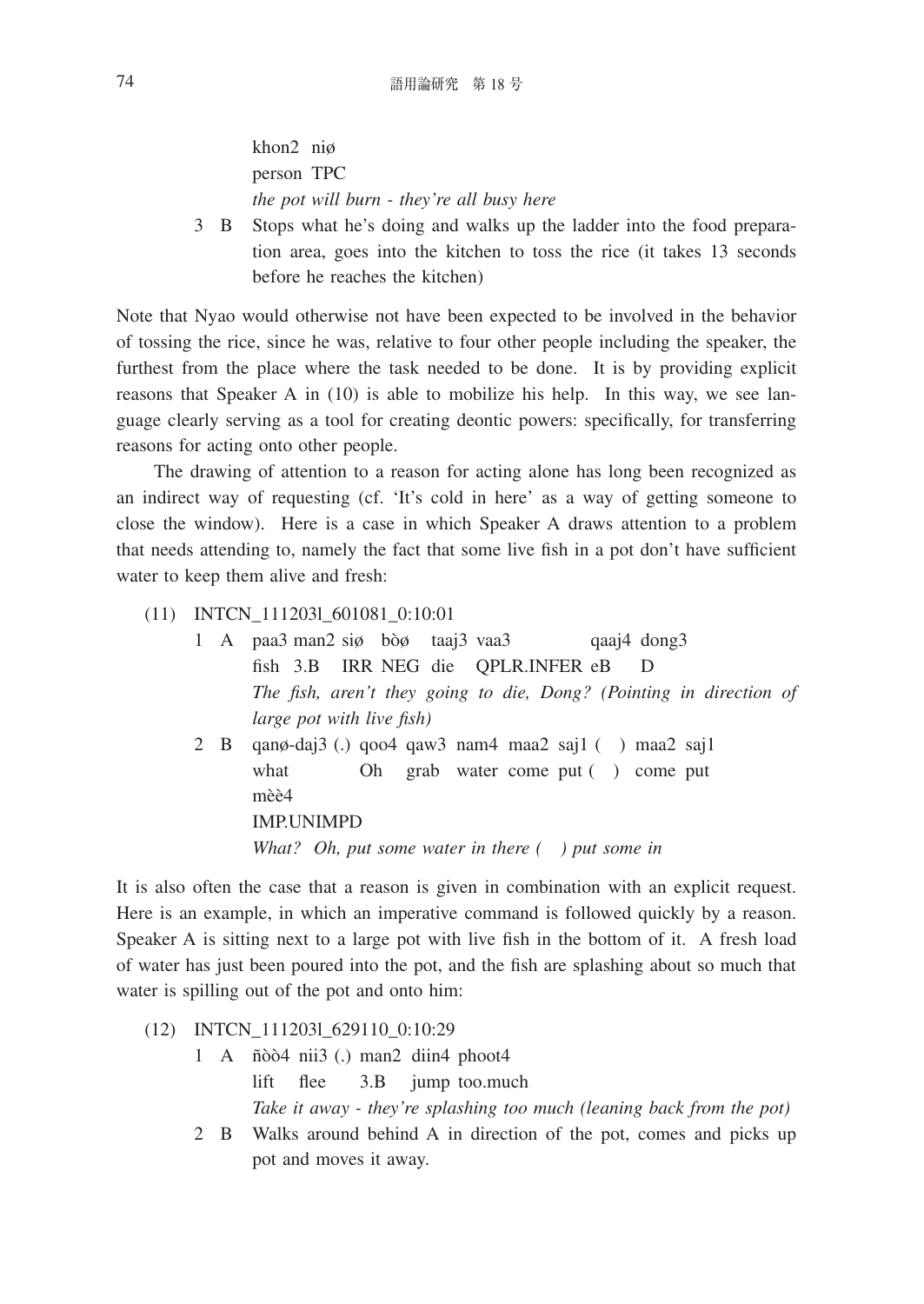By providing a reason for the request to 'take the pot away', Speaker A helps to clarify for B precisely what is being asked of her. There could be a range of reasons why A wants her to take the pot away, and each would imply a different way of complying. For example, how far away should she take it? Here, he makes it clear that he merely wants the pot to be placed far enough away that the splashing water won't reach him.

## **3. Conclusion**

The concept of agency has long been central to many lines of research that touch on human interaction, in fields ranging from law and sociology to anthropology and linguistics. Importantly, the word 'agency' does not refer to a one-dimensional 'degree of assertiveness' or similar. Its use should reflect the nuances of empirical and theoretical findings of research in this multi-faceted and dynamic domain (Kockelman 2007, Enfield 2013: Chapter 9; cf. Davidson 1963, Duranti 1990, 2004, Gell 1998, Ahearn 2001). Conceptual tools for understanding agency are central to the analysis of any social action, not least requests and their ilk. The behaviour of doing things for others is also supported by a set of psychological and interpersonal resources grounded in human sociality, including the elements of social intelligence, distributed cognition, normative accountability, and cooperative motivations (Enfield and Levinson 2006, Enfield 2013). These resources form part of a foundational infrastructure for social interaction (Levinson 2006, Enfield and Sidnell 2014). Our aim here has been to highlight some hallmarks of recruitment sequences in light of certain defining elements of agency and the infrastructure for interaction. In the sequences we have examined, three of these elements come to the fore.

The first is that we assume that people behave in accordance with goals that they are pursuing. Their behavior makes sense in terms of those goals and in terms of the reasons that may be given for their behavior. This is clear in any recruitment sequence. Second, there is a mismatch between the fact that in the physical realm people are immutably distinct from one another (we have separate bodies), while on the other hand in the realm of social accountability we may either be treated as inhabiting separate units (such as when one person pursues a goal unilaterally) or as being elements of a single, shared unit (such as when two people have made a joint commitment to a shared course of action; cf. Clark 1996, Rossi 2012). Much of social life involves tacking back and forth between different distributions of flexibility and accountability of behaviour, in a process of fission-fusion agency (Enfield 2013:104). Recruitments always imply the sharing or distributing of action. And third, thanks to the special prosociality of our species, we are motivated to help others, and we tend to assume that others have the same cooperative motivations toward us. Recruitments both presuppose and display these mutual prosocial motivations and assumptions.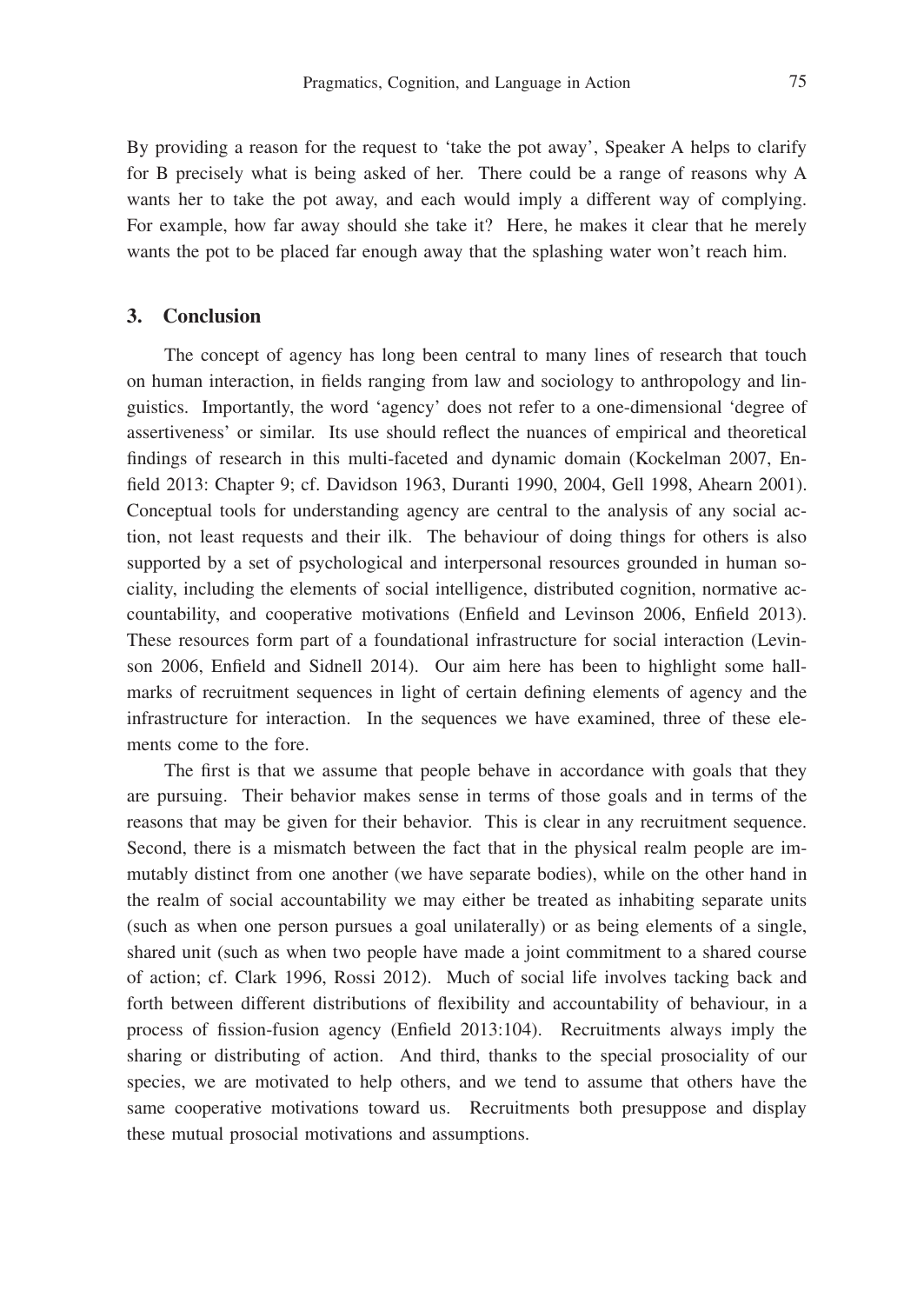# **References**

- Barlow, Michael, and Suzanne Kemmer. eds. 2000. *Usage Based Models of Language.* Stanford: Center for the Study of Language and Information.
- Barr, Dale J., and Boaz Keysar. 2004. "Making Sense of How We Make Sense: The Paradox of Egocentrism in Language Use." In *Figurative Language Processing: Social and Cultural Influences*, edited by H. Colston and A. Katz, 21–41. Mahwah, NJ: Erlbaum.
- Bybee, Joan. 2010. Language, usage and cognition. Cambridge: Cambridge University Press.
- Chomsky, Noam A. 1965. *Aspects of the Theory of Syntax*. Cambridge: MIT Press.
- Chomsky, Noam A. "Language and Other Cognitive Systems: What Is Special about Language?" *Language Learning and Development* 7, no. 4 (2011): 263–78. doi:10.1080/15475441.2011. 584041.
- Clark, Herbert H. 1996. *Using Language.* Cambridge: Cambridge University Press.
- Croft, William. 2001. *Radical Construction Grammar: Syntactic Theory in Typological Perspective*. Oxford: Oxford University Press.
- Croft, William, and D. Alan Cruse. 2004. *Cognitive Linguistics*. Cambridge: Cambridge University Press.
- Dingemanse M, Roberts SG, Baranova J, Blythe J, Drew P, Floyd S, Gisladottir RS, Kendrick KH, Levinson SC, Manrique E, Rossi G, and NJ Enfield. (2015) Universal Principles in the Repair of Communication Problems. *PLoS ONE* 10(9): e0136100. doi:10.1371/journal. pone.0136100
- Du Bois, John W. 2014. Towards a Dialogic Syntax. *Cognitive Linguistics* 25(3): 359–410.
- Enfield, N. J. 2014. *Natural Causes of Language: Frames, Biases, and Cultural Transmission*. Berlin: Language Science Press.
- Enfield, N. J. 2015. *The Utility of Meaning: What Words Mean and Why.* Oxford: Oxford University Press.
- Enfield, N. J., and Stephen C. Levinson. 2006. "Introduction: Human Sociality as a New Interdisciplinary Field." In *Roots of Human Sociality: Culture, Cognition and Interaction*, edited by N. J. Enfield and Stephen C. Levinson, 1–35. Oxford: Berg.
- Gigerenzer, Gerd, Ralph Hertwig, and Thorsten Pachur, eds. 2011. *Heuristics: The Foundations of Adaptive Behavior*. New York: Oxford University Press.
- Gipper, Sonja, 2011. *Evidentiality and intersubjectivity in Yurakaré: an interactional account*. PhD dissertation, Radboud University and Max Planck Institute Nijmegen.
- Goldberg, Adele E. 2006. *Constructions at Work: The Nature of Generalization in Language*. Oxford: Oxford University Press.
- Goldberg, Adele E. 2016. Subtle Implicit Language Facts Emerge from the Functions of Constructions. *Frontiers in Psychology*. doi: 10.3389/fpsy.2015.0219
- Herrmann, Esther, Josep Call, María Victoria Hernández-Lloreda, Brian Hare, and Michael Tomasello. 2007. "Humans Have Evolved Specialized Skills of Social Cognition: The Cultural Intelligence Hypothesis." *Science* 317: 1360–66.
- Hurford, James R. 2007. *The Origins of Meaning.* Oxford: Oxford University Press.
- Hurford, James R. 2011. *The Origins of Grammar.* Oxford: Oxford University Press.
- Hauser, Marc D., Noam Chomsky, and W. Tecumseh Fitch. 2002. "The Faculty of Language: What Is It, Who Has It, and How Did It Evolve." *Science* 298: 1569–79.
- Lakoff, George. 1987. *Women, Fire, and Dangerous Things: What Categories Reveal about the*